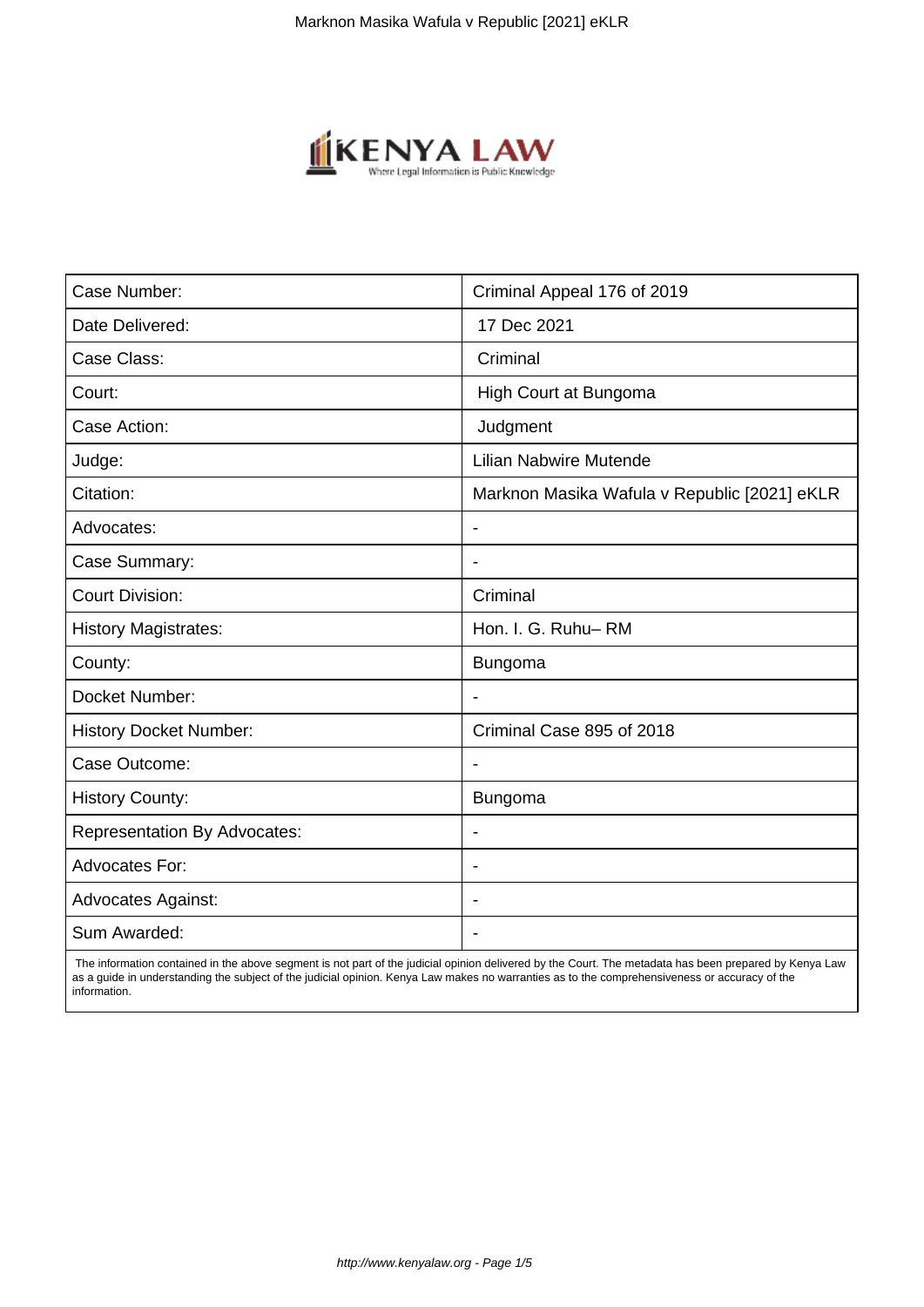### **REPUBLIC OF KENYA**

## **IN THE HIGH COURT OF KENYA AT BUNGOMA**

### **CRIMINAL APPEAL NO. 176 OF 2019**

# **MARKNON MASIKA WAFULA............APPELLANT**

**VERSUS**

**REPUBLIC................................................................ RESPONDENT**

*(Being an appeal from the original conviction and sentence in Criminal Case No. 895 of 2018 at the*

*Principal Magistrate's Court Kimilili by Hon. I. G. Ruhu– RM on 25th October, 2019)*

# **JUDGEMENT**

1. **Marknon Masika Wafula**, the Appellant, was charged with the offence of stealing a motorcycle contrary to **Section 278A** of the Penal Code. The particulars of the offence were that on the 23<sup>rd</sup> September 2018, at Kamukuywa Market in Kimilili Sub- County Bungoma County, stole one motorcycle registration KMEJ 710 M make TVs HLX black in colour valued at Ksh. 96,000/- the property of one **Emmanuel Onsongo Chesoli.**

2. Having been taken through full trial, he was found guilty, convicted and sentenced to serve five (5) years imprisonment.

3. Aggrieved, he filed this appeal at the outset in person raising several grounds of appeal. That: evidence adduced was insufficient, contradictory and the court shifted the burden of proof to the appellant; the appellant was in lawful possession of the subject motorcycle before theft, therefore the conviction occasioned was a miscarriage of justice; circumstantial evidence that the court based on to convict the appellant lacked sufficient corroboration; the trial Magistrate relied on irrelevant and immaterial facts to reach the decision; and the sentence imposed was harsh and unconstitutional.

4. Subsequently the appellant appointed learned Counsel, Mr. Otsiula to represent him who filed written submissions on his behalf. During hearing of the appeal it was urged that the appellant does not contest the fact of having been an employee of the complainant and the actual taking and possession of the subject motorcycle prior to the loss. That the appellant rode the motorcycle for a period of six (6) months with the knowledge and consent of the complainant.

5. That there was no fraudulent conversion of the motor-cycle as the appellant was assaulted and the motorcycle stolen. That no investigations were conducted and it was not explained how the charges were preferred against the appellant.

*6.* Arguing that no fraudulent intent was established, he cited the case of *H.K. Bwire vs Uganda (1965)* where it was stated that the gist of the offence of theft is the fraudulent intention to appropriate permanently; and in *R v Kantilal Chhaganlal Raval and another (1960) EA 606* where it was held that an employee who took goods without instructions or permission and without signing a delivery book, sold them and did not account for the proceeds took the goods *animus furandi* when he took goods. And that the time when he sold the goods, intended to permanently deprive the owner thereof **(**see *Criminal Law, William Musyoka (2016) pp. 367)*

7. That circumstantial evidence, the basis upon which the court convicted was not corroborated hence unsafe; No call data was availed to prove that the appellant and suspect were in communication therefore even if the cell phone was produced, the appellant was charged on the basis of suspicion. In this regard he cited the case of *Sawe -vs- Republic (2003) KLR 364* where it was said that:

*"1. In order to justify on circumstantial evidence, the inference of the guilt, the exculpatory facts must be incompatible with the*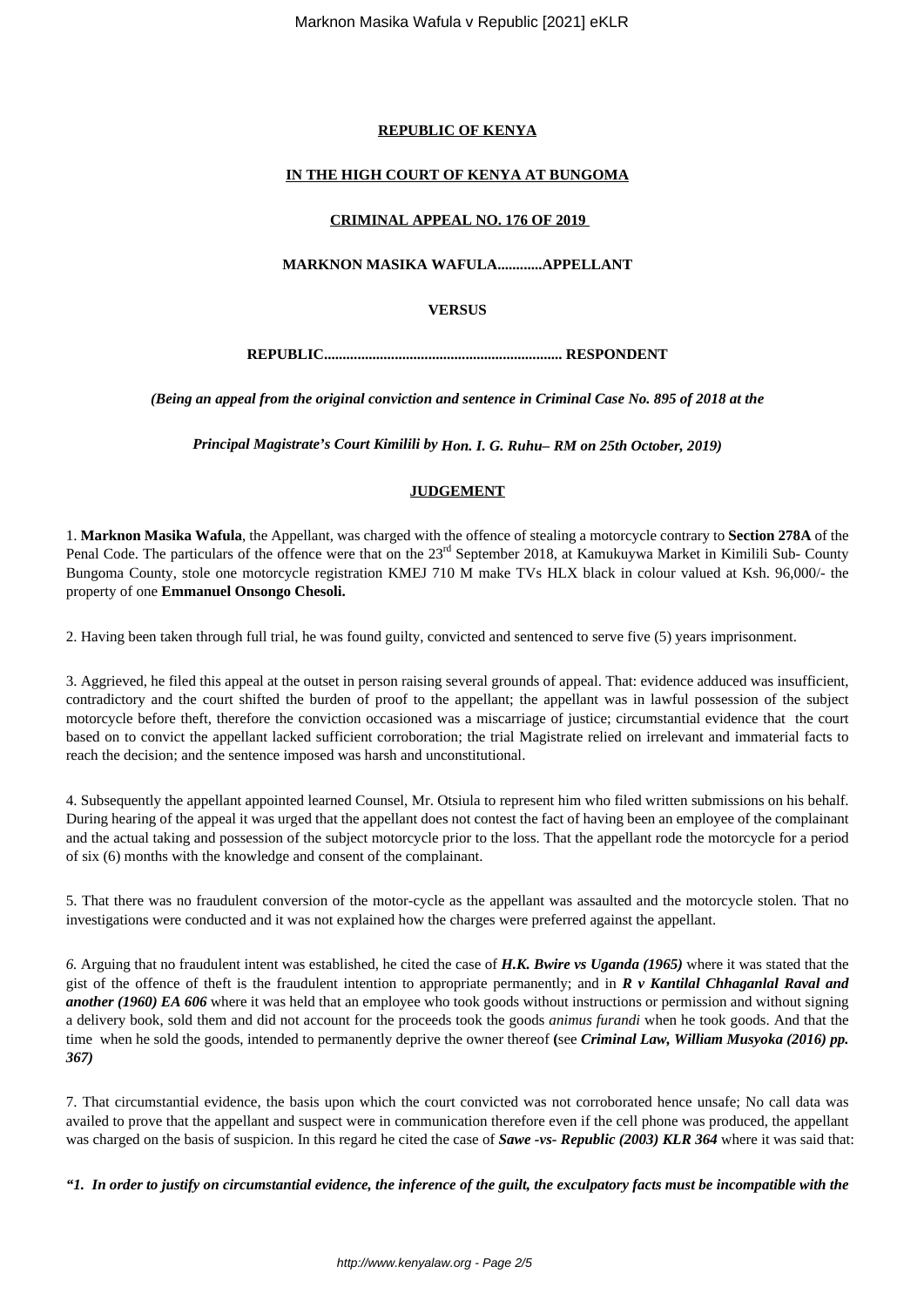*innocence of the Accused and incapable of explanation upon any other reasonable hypotheses than that of his guilt.* 

*2. Circumstantial evidence cans be a basis of a conviction only if there is no other existing circumstances weakening the chain of circumstances relied on.*

*3. The burden of proving facts which justify the drawing of this inference from the facts to the exclusion of any other reasonable hypothesis of innocence is on the Prosecution. This burden always remains with the Prosecution and never shifts to the Accused. "*

8. The State/Respondent opposed the appeal. It urged that: the chain of events brought out by the prosecution was explicit and elaborate that the defence account was fabricated; the motorcycle got lost under suspect circumstances; the appellant claimed that he was robbed but failed to demonstrate that he was injured as no witness came forth to testify that he was taken to hospital for treatment.

9. That stealing was proved as the orchestrated robbery of the motorcycle that was stage managed was not recovered to the detriment of the owner. That through phone signals, there was communication between the appellant's phone and the person in possession of the motorcycle who however eluded being seized.

10. Further, that ownership of the motorcycle was proved and circumstantial evidence adduced was cogent to the effect that the appellant feigned injury to depict that he was robbed of the subject motorcycle. And after being taken to hospital briefly he was seen riding a different motorcycle as if he had no injuries.

11. Briefly evidence adduced was that through an oral agreement, Emmanuel Onsongo Chesoli, the Complainant, entrusted his motorcycle registration number **KMEJ 710M** with the appellant whom he engaged as a rider. On the  $23^{rd}$  September, 2018 he received several calls from people who gave him information that his rider had been assaulted and the motorcycle stolen. He went to Delight Clinic where the appellant had been taken and instructed another rider to take him to Kimilili District Hospital. The following day he saw the appellant riding another motorcycle and informed **PW2 John Khisa**, the Chairman of Bodaboda Association. The matter was reported to the police and the appellant was summoned. He shared details of the person who allegedly stole the motorcycle. When PW2 visited him at Kimilili Hospital he disclosed that the suspect had moved around with him for three (3) days in the capacity of a client therefore he shared the number with the office of DCI.

12. **PW4 No. 39935 P.C. Michael Kwabayi**, the investigating officer upon receiving the report commenced investigations. He was given phone number 0798xxxxxx as the number that the suspect was using while seeking services from the appellant. Following loss of the motorcycle, the appellant had reported on the 23<sup>rd</sup> September, 2018. The number of the suspect, then, was tracked by the office of the DCI and it was indicated the individual was in Amagoro. Subsequently the person switched off the phone. It was concluded that the person had been tipped of the ongoing investigations. The DCIO established that the person was in communication with the appellant hence he was charged. The officer stated further that he was tasked to produce call data records but having handed over the phone to the DCI's office no investigations were conducted.

13. Upon being placed on his defence the appellant stated that on the  $19<sup>th</sup>$  September, 2018, in the course of his duties at Kamukuywa stage he got a passenger who was going to a place near the Police Station. On reaching the destination he asked him to pick him up the following day and they exchanged numbers. The following day he encountered him while headed to Kamukuywa and ferried him to where he had taken him the previous day. As soon as they reached the destination he asked him for change of 100/- then alighted and soon thereafter he was hit by a panga. He fell down and two (2) other people hit him with clubs. He lost consciousness and regained the same to find himself at Kimilili Sub-County Hospital. He was admitted at the hospital for four days and discharged on the  $25<sup>th</sup>$  September, 2018. On  $27<sup>th</sup>$  September, 2018 he was called by the complainant who instructed him to go and record a statement. He went to Kimilili Police Station and some Police Officers tried to track the phone number that he gave them but the suspect was not found. The phone was stated to have been switched off. His phone was taken to Kamukuywa Police Station and he was subsequently charged.

14. This being a first appellate court, it has a duty of submitting evidence adduced at trial to a fresh scrutiny bearing in mind the fact of having neither seen nor heard witnesses who testified in order to reach its independent conclusions. In the case of *Okeno -vs-Republic [1972] EA 32, t*he Court of Appeal stated that: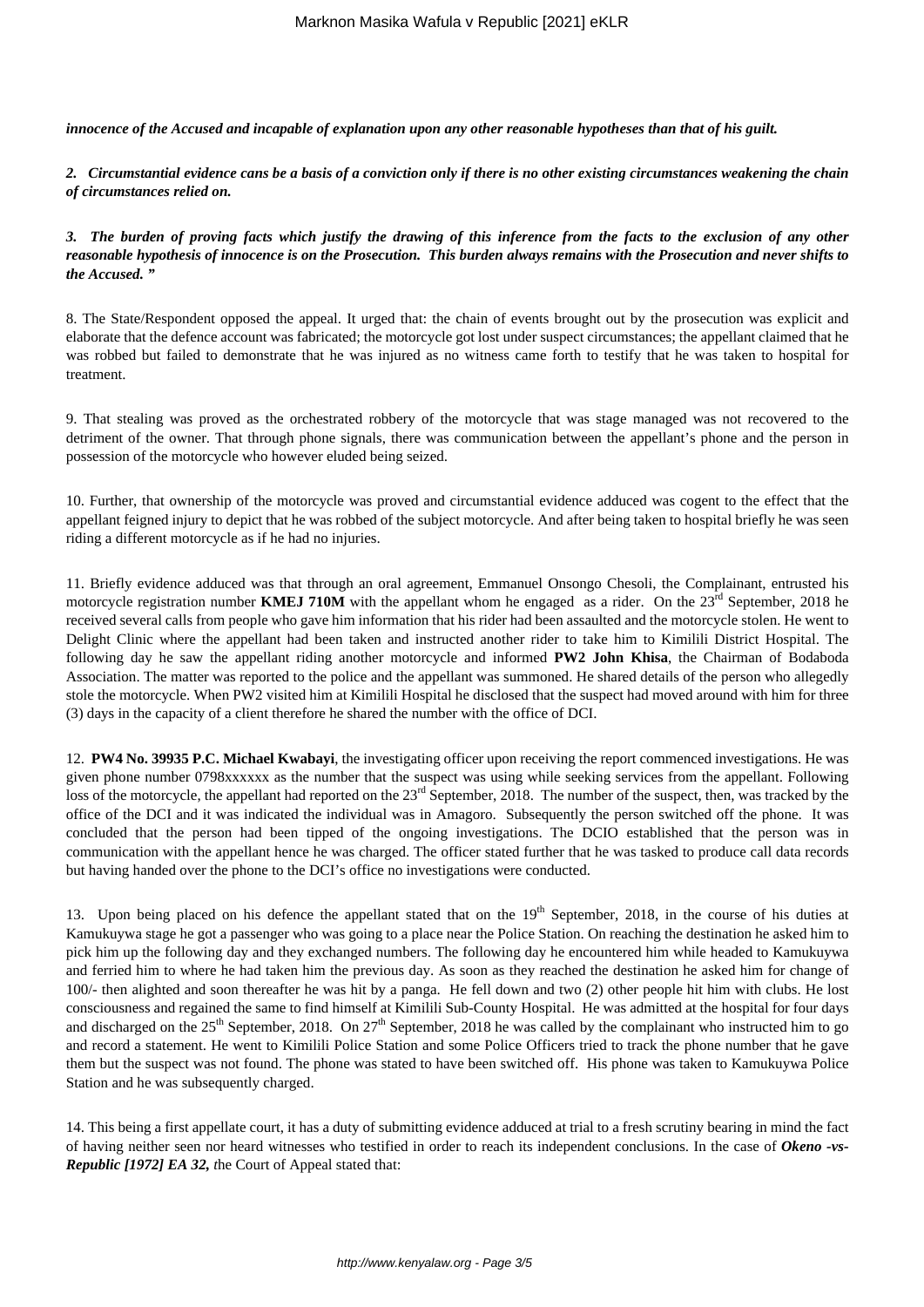*"An appellant on a first appeal is entitled to expect the evidence as a whole to be submitted to a fresh and exhaustive examination (Pandya v. R [1957] E A 336) and to the appellate courts own decision on the evidence. The first appellate court must itself weigh conflicting evidence and draw its own conclusions - Shantilal M. Ruwala v. R [1957] EA 570. It is not the function of a first appellate court mer ely to scrutinize the evidence to see if there was some evidence to support the lower courts' findings and conclusions; it must make its own findings and draw its own conclusions. Only then can it decide whether the magistrate's findings should be support ed. In doing so, it should make allowance for the fact that the trial court has had the advantage of hearing and seeing the witnesses - See Peters v. Sunday Post [1958] EA 424".* 

15. Stealing is defined by the Black's Law Dictionary, **8 th Section** as:

*"To take (personal property) illegally with the intent to keep it unlawfully"*

16. **Section 268** of the Penal Code defines stealing as:

*A person who fraudulently and without claim of right takes anything capable of being stolen, or fraudulently converts to the use of any person, other than the general or special owner thereof, any property, is said to steal that thing or property.*

17. In the case of *Wycliffe Anyona Nyabuto -vs- Republic (2014) eKLR* the court stated that:

#### *"Essential element in charge of theft is that the person accused fraudulently converts a property which is capable of being owned so as to deprive the owner of such property"*

18. It is not in dispute that the appellant was lawfully in possession of the subject motorcycle as he was retained by the complainant as his rider. The argument of the prosecution was that the motorcycle got lost while in custody of the appellant under suspicious circumstances and following investigations carried out the appellant was suspected to have colluded with the person who took the motorcycle and permanently deprived the owner of it.

19. Being a criminal case, the burden of proving that fact was upon the prosecution and the standard proof was beyond reasonable doubt.

20. It was proved that the appellant was the last person with the motorcycle. It is not in dispute that following loss of the motorcycle the appellant was taken to hospital. The complainant admits having found him bandaged, but, argues that two (2) days later he was seen riding another motorcycle. The appellant on the other hand stated that he was hospitalized for four (4) days and this evidence was not disproved. He reported the incident to the Police. And after he gave the police the phone number of the suspect they commenced investigations which were not concluded. After the suspect switched off the phone, the police opted to charge the appellant.

21. While the prosecution has the burden of proving every element of crime, the accused (appellant herein) had no duty of proving his innocence so as not to be convicted. The appellant rendered an explanation that made the investigators act but for no apparent reasons failed to conclude investigations. The conviction by the trial court was entirely based on circumstantial evidence. In the case of *Rex -vs- Kipkering Arap Koske & 2 others (1949) EACA 135* the court stated that:

*"In order to justify a conviction on circumstantial evidence the inference of guilt, the inculpatory facts must be incompatible with the innocence of the accused and incapable of explanation upon any other reasonable hypothesis than that of his guilt and the burden of proving facts which justify the drawing of this inference from the facts to the exclusion of any reasonable hypothesis of innocence is always on the prosecution and never shifts to the accused."*

22. In the case of *Simoni Musoke -vs- Uganda (1958) EA 71* the court stated that before drawing the inference of guilt from circumstantial evidence the court must be sure that there are no other co-existing circumstances which would weaken or destroy the inference. (Also see Martin Kimeu vs. Republic (2002) eKLR**.**

23. To rely on circumstantial evidence, the court should satisfy itself that there are no co-existing circumstances to weaken such